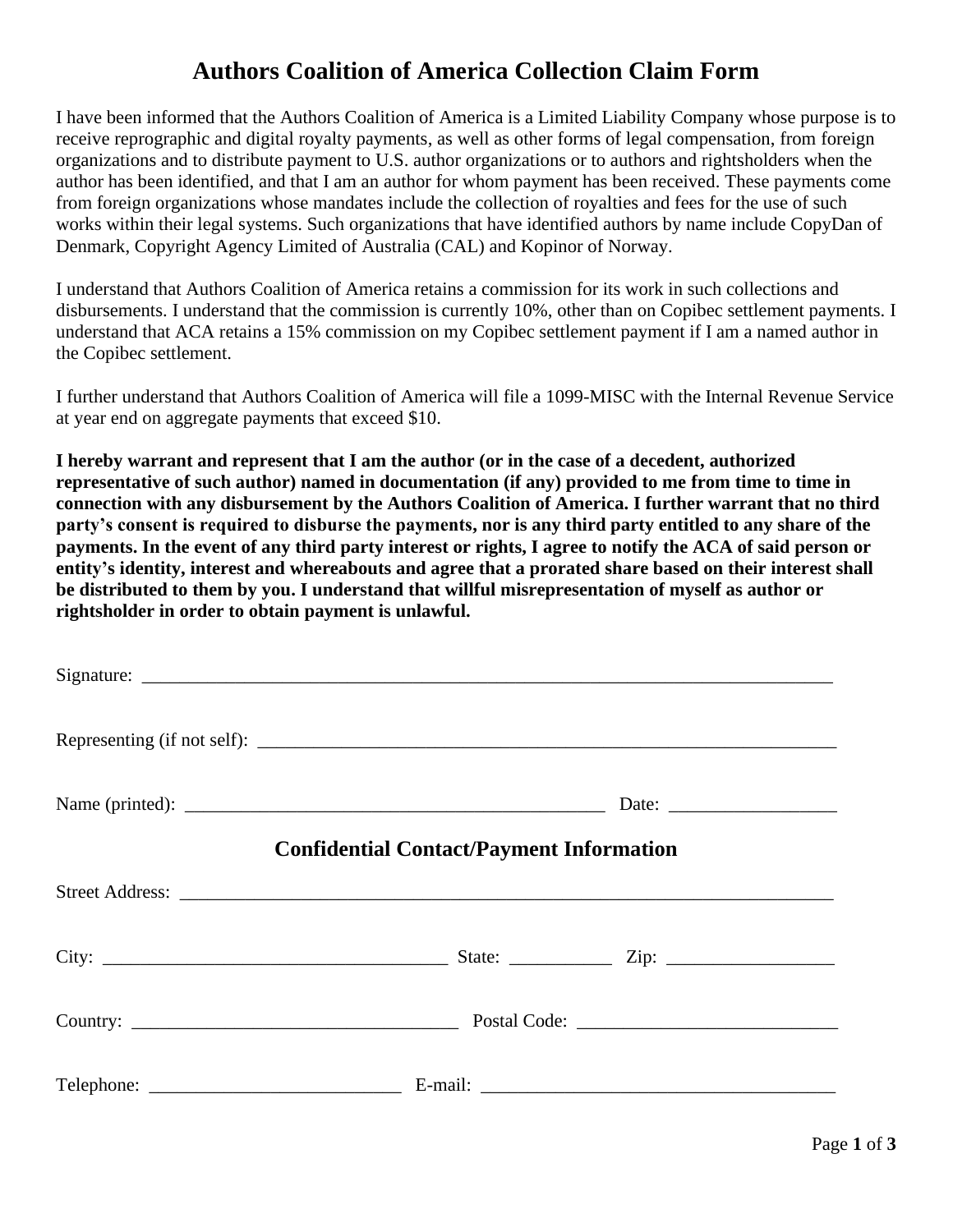## **The Authors Coalition of America will send a check to the above address, made payable to the author identified on the Collection Claim Form, unless instructed otherwise. If you want to change the payee and/or mailing address for payments, complete the appropriate sections below.**

\_\_\_\_ I authorize Authors Coalition of America to make payments due the author in the name of: (Initial)

Payee: \_\_\_\_\_\_\_\_\_\_\_\_\_\_\_\_\_\_\_\_\_\_\_\_\_\_\_\_\_\_\_\_\_\_\_\_\_\_\_\_\_\_\_\_\_\_\_\_\_\_\_\_\_\_\_\_\_\_\_\_\_\_\_\_\_\_\_\_\_\_\_\_\_\_\_\_\_

(Please print)

**Note:** Authors Coalition of America may request verification for payments made to persons or entities other than the author (i.e. death certificate if deceased, authorization page of trust documents, etc.).

| Please send all payments to the following address:<br>$\overline{\phantom{a}}$<br>(Initial) |  |
|---------------------------------------------------------------------------------------------|--|
|                                                                                             |  |
|                                                                                             |  |
|                                                                                             |  |
|                                                                                             |  |
|                                                                                             |  |

## **Public Contact Information in Case of Inquiries**

The Authors Coalition of America occasionally receives inquiries from parties wishing to contact participants in the Authors Coalition of America's Individual Author Distribution Program for professional purposes. On the next page, please advise us how you wish us to respond to such inquiries.